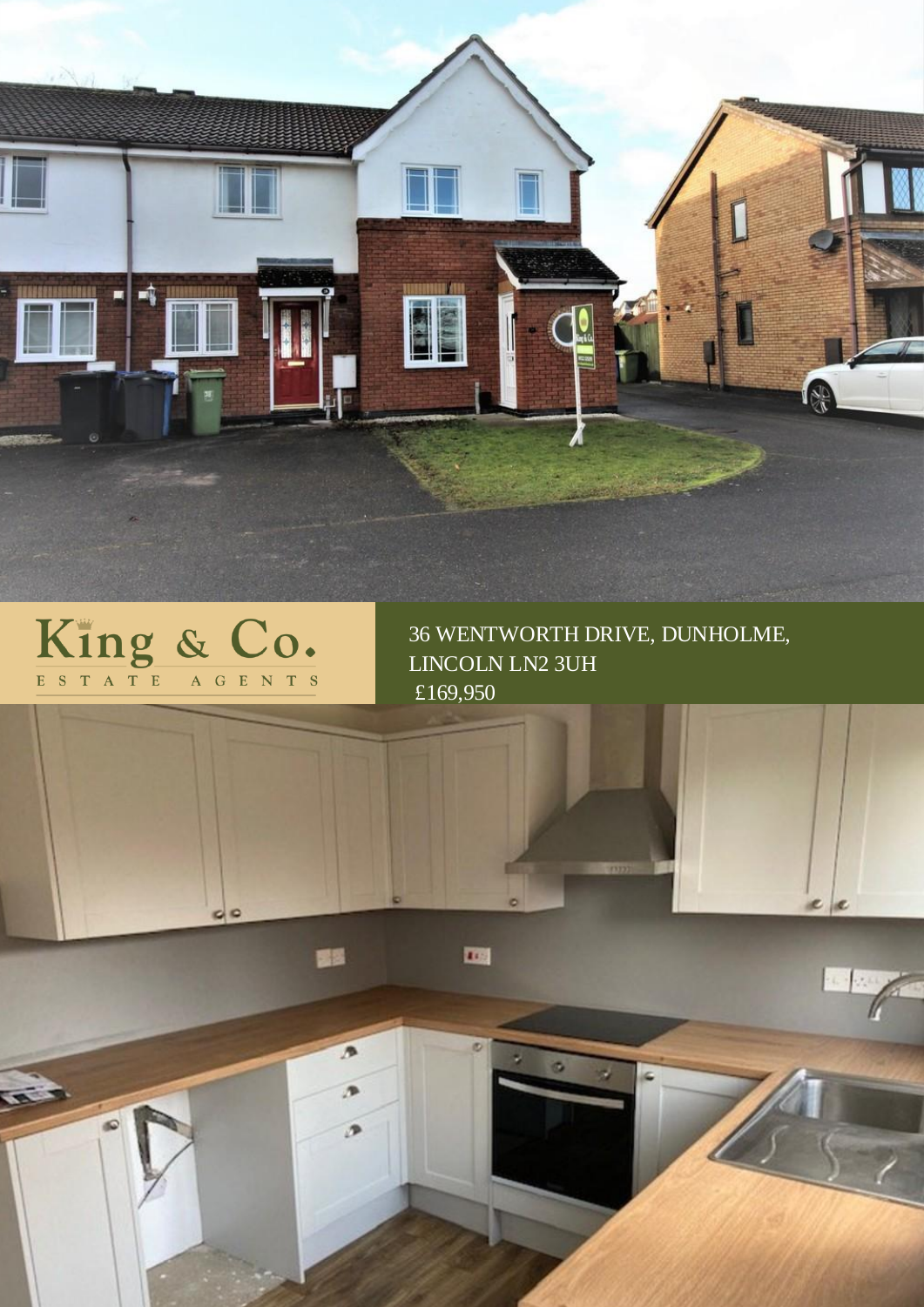





# **ENCLOS ED ENTRANCE PORCH**

with laminate flooring and housing the fuse board leading to;

## **LOUNGE**

14' 1" x 12' 5" (4.3m x 3.79m) With window to the front elevation, fitted carpet, radiator and a gas fire along one wall with feature fireplace. Also having stairs leading to the first floor.

# **KITCHEN/DINER**

12' 1" x 8' 10" (3.7m x 2.7m) Being recently fitted the kitchen has a range of contemporary base and wall units to 3 walls, with built in oven and hob and extractor above and stainless steel single sink and drainer unit with mixer tap and space under the worktop for an Automatic Washing Machine sitting below the rear window overlooking the enclosed garden. Wall mounted Ideal Logic boiler

# **BEDROOM 1**

12' 5" x 12' 2" (3.81m x 3.73m) Having 2 windows to the front elevation, fitted carpet and radiator and airing cupboard with door to: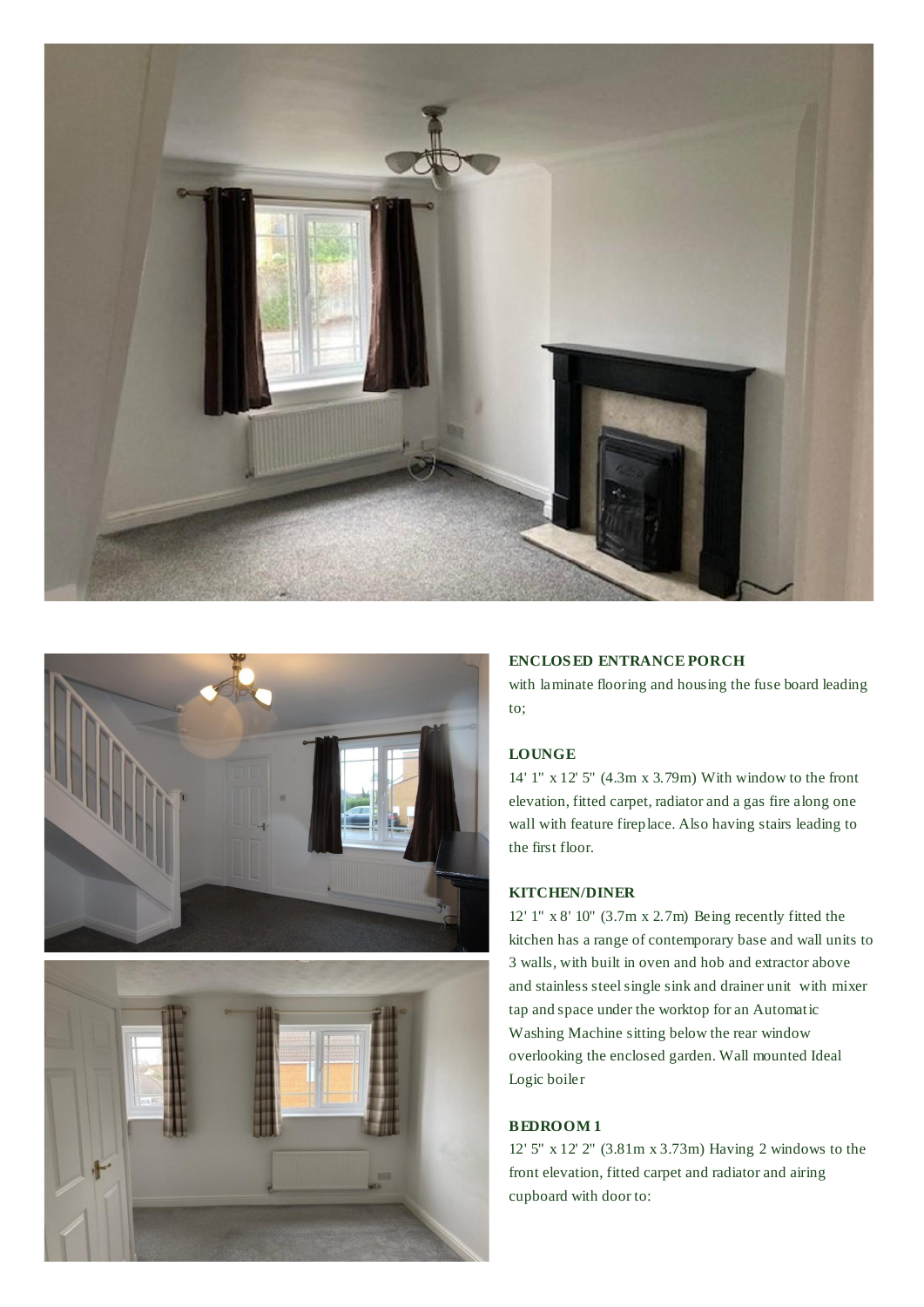







# **ENS UITE**

Housing an electric shower cubicle and vanity basin

## **BEDROOM 2**

7' 10" x 7' 2" (2.4m x 2.2m) Having fitted carpet and radiator.

## **BATHROOM**

With a white suite comprising bath, low lever W C and wash basin.

## **OUTS IDE**

To the rear of the property there is an enclosed rear garden laid mainly to lawn with a raised wooden decking area. A garden shed sits at the bottom of the garden

To the front of the property, again it is laid mainly to lawn with a drive way adjacent to the property large enough for 2 vehicles and gated access to the garden.

#### **SERVICES**

Mains electricity, water, drainage and gas are connected to the property. Central heating is provided to a radiator system from a gas fired boiler. The property is double glazed throughout. None of the service installations within the property have been tested.

## **TENURE**

We understand that the property is freehold. Vacant possession will be given upon completion.

## **VIEWINGS**

Strictly by prior appointment through the Agents office on 01522 525255

## **ANTI MONEY LAUNDERING**

King & Co are required to formally identify all parties to a transaction and will therefore, when negotiating a Sale, require to see proof of identification, e.g. Passport or Driving License / Utilities Bill, to conform with the Money Laundering Regulations 2003 and the Proceeds of Crime Act 2002.